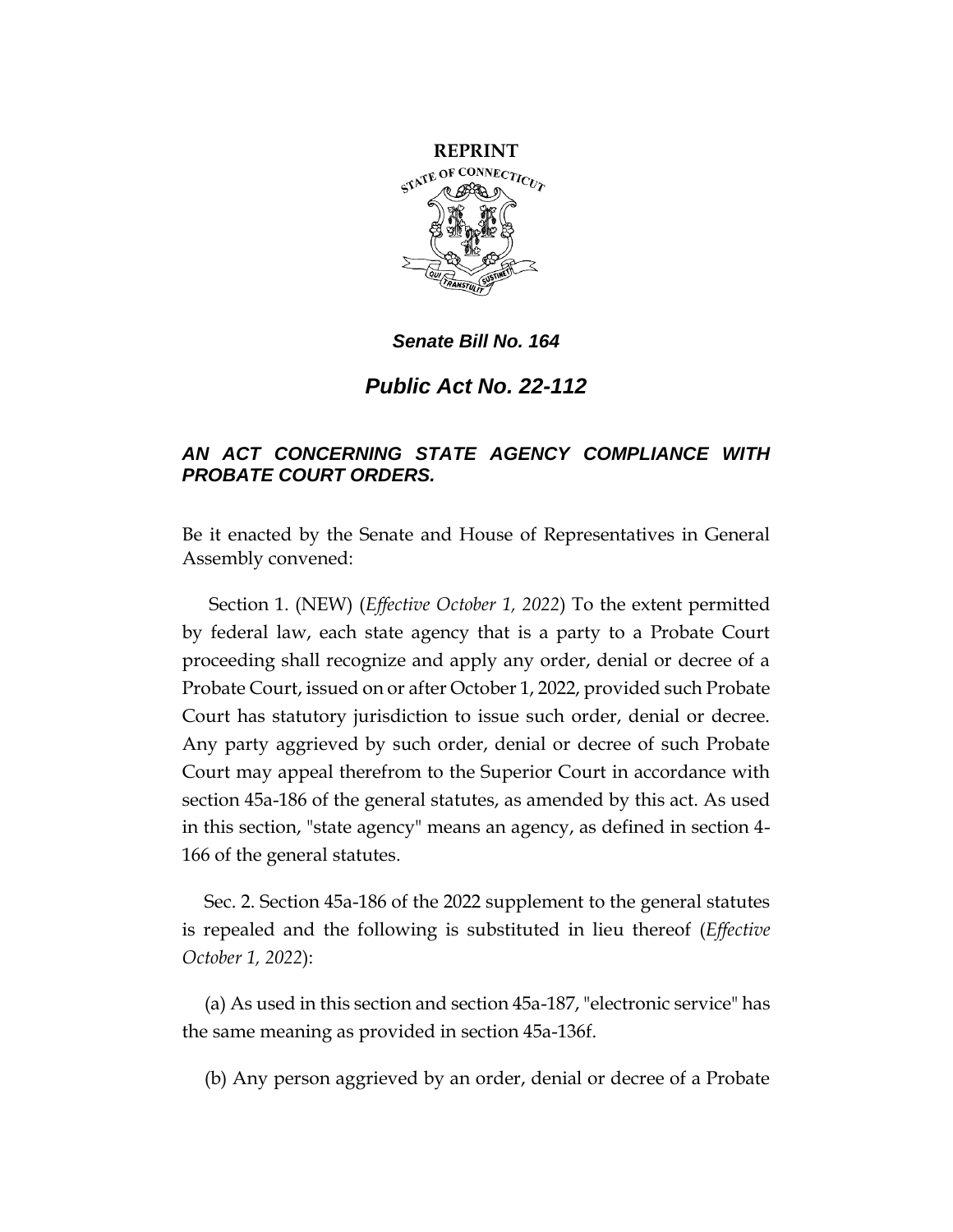Court may appeal therefrom to the Superior Court. An appeal from a matter heard under any provision of section 45a-593, 45a-594, 45a-595 or 45a-597, sections 45a-644 to 45a-677, inclusive, **[**or**]** sections 45a-690 to 45a-703, inclusive, <u>or section 45a-705a</u>, shall be filed not later than fortyfive days after the date on which the Probate Court sent the order, denial or decree. Except as provided in sections 45a-187 and 45a-188, an appeal from an order, denial or decree in any other matter shall be filed on or before the thirtieth day after the date on which the Probate Court sent the order, denial or decree. The appeal period shall be calculated from the date on which the court sent the order, denial or decree by mail or the date on which the court transmitted the order, denial or decree by electronic service, whichever is later.

(c) An appeal shall be commenced by filing a complaint in the Superior Court in the judicial district in which such Probate Court is located, or, if the Probate Court is located in a probate district that is in more than one judicial district, by filing a complaint in a superior court that is located in a judicial district in which any portion of the probate district is located, except that (1) an appeal under subsection (b) of section 12-359, subsection (b) of section 12-367, **[**or**]** subsection (b) of section 12-395 or section 1 of this act shall be filed in the judicial district of Hartford, and (2) an appeal in a matter concerning removal of a parent as guardian, termination of parental rights or adoption shall be filed in any superior court for juvenile matters having jurisdiction over matters arising in any town within such probate district. The complaint shall state the reasons for the appeal. A copy of the order, denial or decree appealed from shall be attached to the complaint.

(d) An appeal from a decision rendered in any case after a recording of the proceedings is made under section 17a-498, 17a-543, 17a-543a, 17a-685, or 19a-131b, sections 45a-644 to 45a-667v, inclusive, or section 51-72 or 51-73, shall be on the record and shall not be a trial de novo.

*Public Act No. 22-112 2 of 5* (e) Each person who files an appeal pursuant to this section shall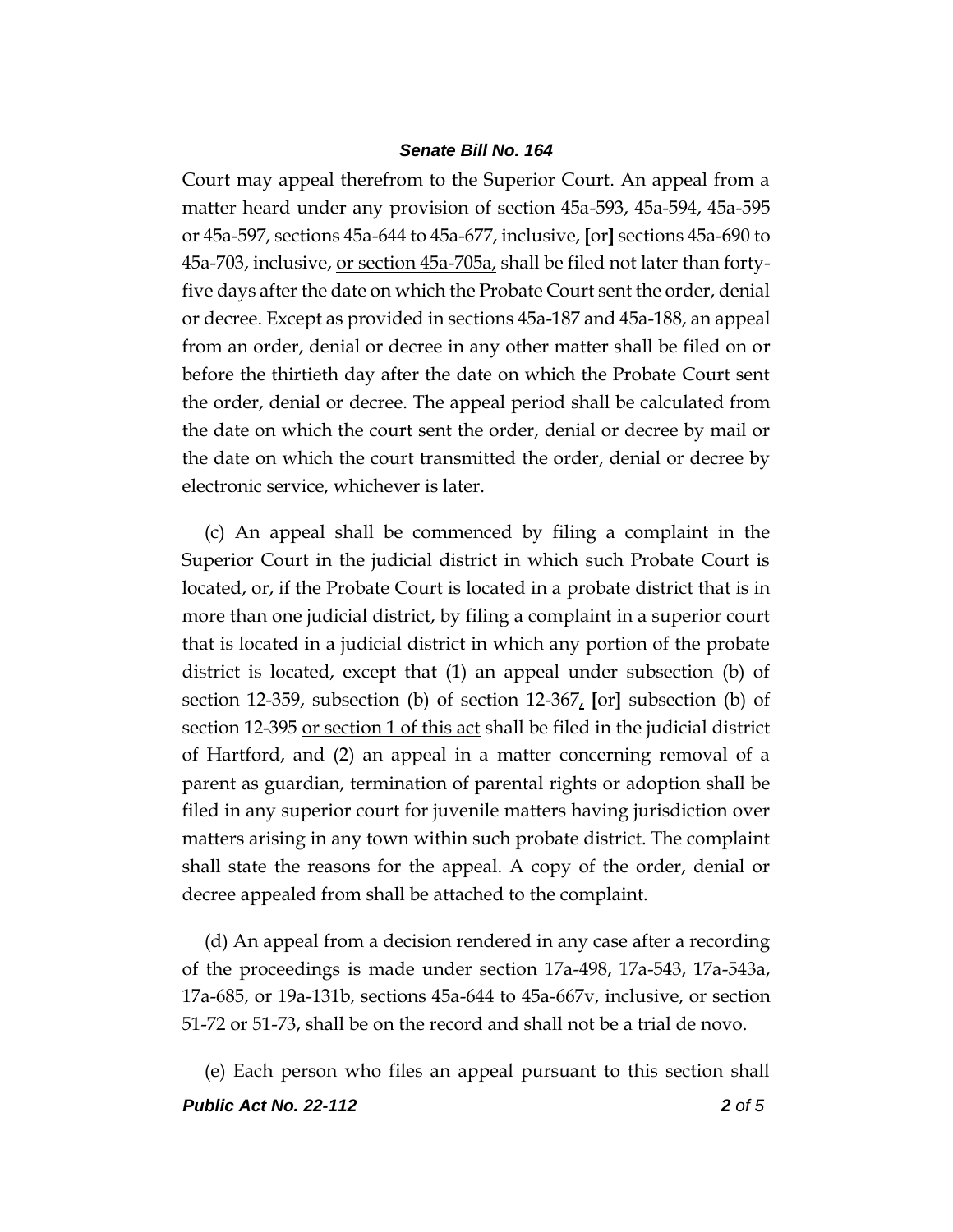serve a copy of the complaint on each interested party. The failure of any person to make such service shall not deprive the Superior Court of jurisdiction over the appeal. Notwithstanding the provisions of section 52-50, service of the copy of the complaint shall be by state marshal, constable or an indifferent person. Service shall be in hand or by leaving a copy at the place of residence of the interested party being served or at the address for the interested party on file with the Probate Court, except that service on a respondent or conserved person in an appeal from an action under part IV of chapter 802h shall be in hand by a state marshal, constable or an indifferent person.

(f) In addition to the notice given under subsection (e) of this section, each person who files an appeal pursuant to this section shall mail a copy of the complaint to the Probate Court that rendered the order, denial or decree appealed from. The Probate Court and the probate judge that rendered the order, denial or decree appealed from shall not be made parties to the appeal and shall not be named in the complaint as parties.

(g) Not later than fifteen days after a person files an appeal under this section, the person who filed the appeal shall file or cause to be filed with the clerk of the Superior Court a document containing (1) the name, address and signature of the person making service, and (2) a statement of the date and manner in which a copy of the complaint was served on each interested party and mailed to the Probate Court that rendered the order, denial or decree appealed from.

(h) If service has not been made on an interested party, the Superior Court, on motion, shall make such orders of notice of the appeal as are reasonably calculated to notify any necessary party not yet served.

(i) A hearing in an appeal from probate proceedings under section 17a-77, 17a-80, 17a-498, 17a-510, 17a-511, 17a-543, 17a-543a, 17a-685, 19a-131b, 45a-650, 45a-654, 45a-660, 45a-674, 45a-676, 45a-681, 45a-682, 45a-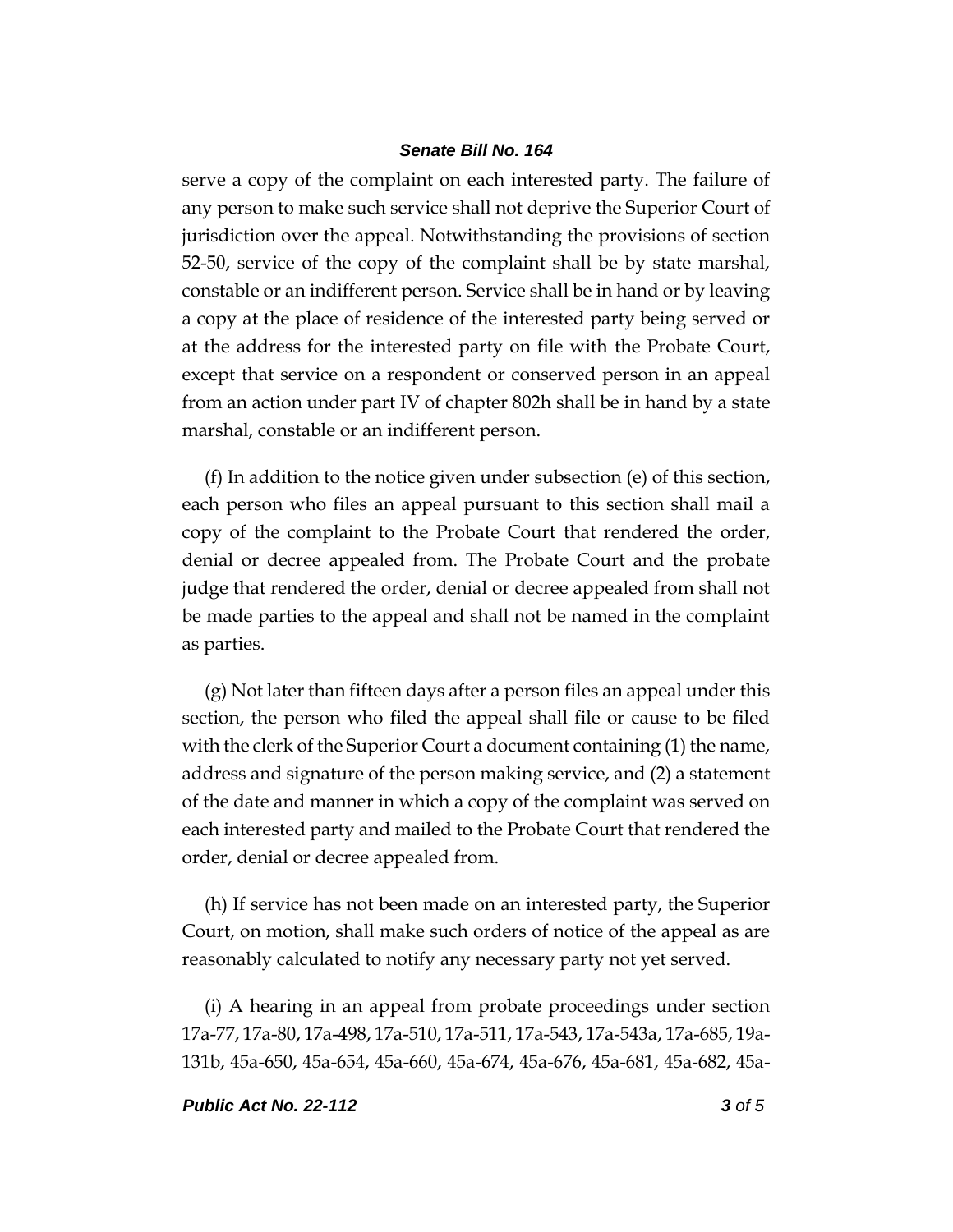699, 45a-703, **[**or**]** 45a-717 or section 1 of this act shall commence, unless a stay has been issued pursuant to subsection (j) of this section, not later than ninety days after the appeal has been filed.

(j) The filing of an appeal under this section shall not, of itself, stay enforcement of the order, denial or decree from which the appeal is taken. A motion for a stay may be made to the Probate Court or the Superior Court. The filing of a motion with the Probate Court shall not preclude action by the Superior Court.

(k) Nothing in this section shall prevent any person aggrieved by any order, denial or decree of a Probate Court in any matter, unless otherwise specially provided by law, from filing a petition for a writ of habeas corpus, a petition for termination of involuntary representation or a petition for any other available remedy.

(l) (1) Except for matters described in subdivision (3) of this subsection, in any appeal filed under this section, the appeal may be referred by the Superior Court to a special assignment probate judge appointed in accordance with section 45a-79b, who is assigned by the Probate Court Administrator for the purposes of such appeal, except that such appeal shall be heard by the Superior Court if any party files a demand for such hearing in writing with the Superior Court not later than twenty days after service of the appeal.

(2) An appeal referred to a special assignment probate judge pursuant to this subsection shall proceed in accordance with the rules for references set forth in the rules of the judges of the Superior Court.

(3) The following matters shall not be referred to a special assignment probate judge pursuant to this subsection: Appeals  $(A)$  under sections 17a-75 to 17a-83, inclusive, section 17a-274, sections 17a-495 to 17a-528, inclusive, sections 17a-543, 17a-543a, 17a-685 to 17a-688, inclusive, and 19a-131b, (B) of children's matters as defined in subsection (a) of section